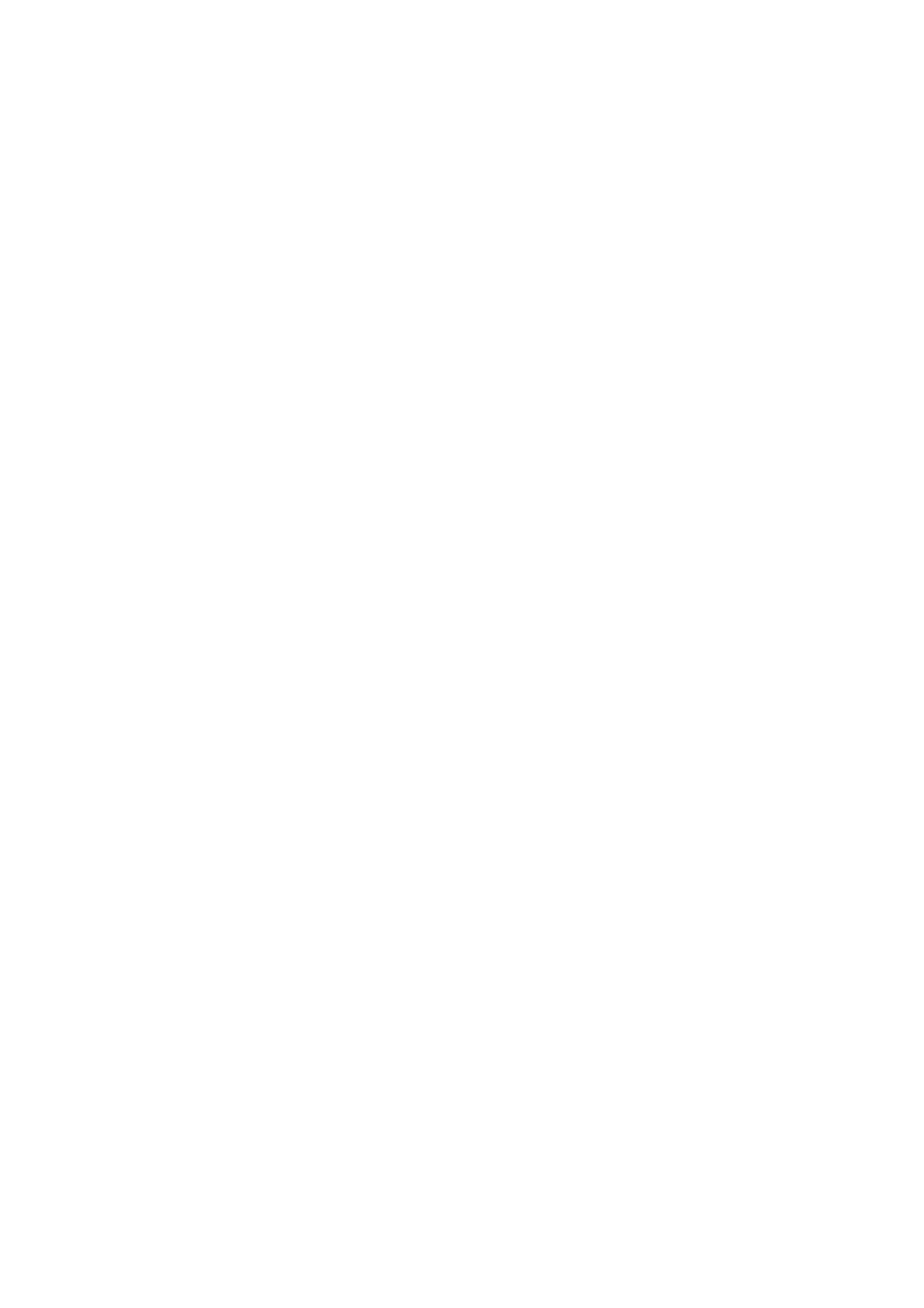#### **ANNEX**

### **GUIDANCE RELATING TO THE IMPLEMENTATION OF SOLAS CHAPTER XI-2 AND THE ISPS CODE**

#### **GENERAL**

1 The ensuing paragraphs are lifted from the report of the Maritime Security Working Group (MSC 77/WP.15) at MSC 77 and are considered to be of valuable guidance for the implementation of SOLAS chapter XI-2 and the ISPS Code on relevant topics.

#### **Mobile and immobile floating units**

2 Paragraphs 3.1.1.1 to .3 of part A of the ISPS Code specify the vessels and mobile offshore drilling units subject to SOLAS chapter XI-2 and ISPS Code requirements. Advice was sought on the position of floating production, storage and offloading units (FPSOs), floating storage units (FSUs) and single buoy moorings (SBMs).

3 The Committee agreed that neither of the two types of floating production, storage and offloading units (FPSOs) and floating storage units (FSUs), were ships subject to the provisions of the ISPS Code, but that they should have some security procedures in place to prevent ìcontaminationî of ships and port facilities subject to the ISPS Code.

4 It was concluded that such units, when attached to a fixed platform, should be covered by the security regime in force for the platform.

5 Such units, when engaged in periodic short voyages between the platform and the coastal State, should not be considered to be ships engaged on international voyages.

6 The Committee also agreed that single buoy moorings (SBMs), attached to an offshore facility would be covered by that facility's security regime and if it was connected to a port facility it would be covered by the port facility security plan (PFSP).

7 In all cases the intention was to provide sufficient security to maintain the integrity of ships and port facilities covered by SOLAS and the ISPS Code.

#### **International Ship Security Certificates (ISSC)**

8 The Committee recognized that part B of the ISPS Code was albeit recommendatory, a process all parties concerned needed to go through in order to comply with part A. It was concluded that paragraph 9.4 of part A of the ISPS Code required that in order for an ISSC to be issued, the guidance in part B would need to be taken into account.

9 The Committee further specifically considered that an ISSC would not be issued unless paragraphs 8.1 to 13.8 of part B of the ISPS Code had been taken into account.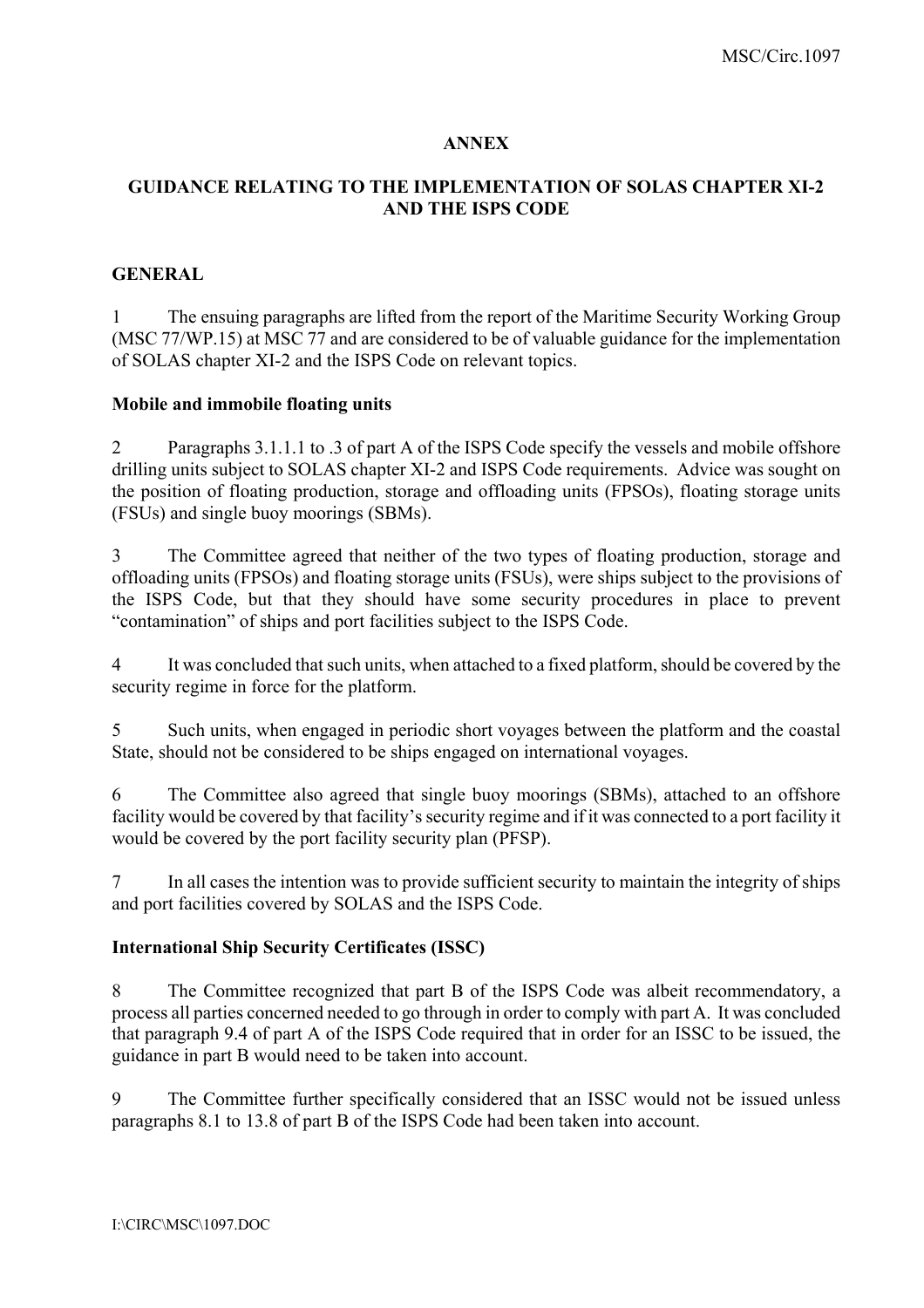MSC/Circ.1097 ANNEX Page 2

# **Issue of the International Ship Security Certificate**

10 The Committee concluded that a Certificate should only be issued:

- .1 when the ship has an approved ship security plan (SSSP); and
- .2 there was objective evidence to the satisfaction of the Administration that the ship is operating in accordance with the provisions of the approved plan.

11 Certificates should not be issued in cases where minor deviations from the approved plan or the requirements of SOLAS chapter XI-2 and part A of the ISPS Code existed, even if these deviations did not compromise the ship's ability to operate at security levels 1 to 3.

## **Subsequent failures or suspensions**

12 Any subsequent failure of security equipment or systems, or suspension of a security measure that compromises the ship's ability to operate at security levels 1 to 3 have to be reported immediately, together with any proposed remedial actions, to the Administration or the RSO, if the ISSC was issued by an RSO, and the appropriate authorities responsible for any port facility the ship is using, or the authorities of any coastal State through whose territorial seas the ship has indicated it intends to transit, and instructions requested.

13 Any failure of security equipment or systems, or suspension of a security measure that does not compromise the ship's ability to operate at security levels 1 to 3 have to be reported without delay to the Administration or the RSO, if the ISSC was issued by an RSO, and if so decided by the Administration, for their consideration with details of the equivalent alternative security measures the ship is applying until the failure or suspension is rectified together with an action plan specifying the timing of any repair or replacement.

14 The Administration or the RSO, if the ISSC was issued by an RSO, and if so decided by the Administration, may approve the alternative security measures being taken and the action plan, require amendments to such measures, require additional or alternative measures, speedier repair or replacement or take other appropriate action.

15 The International Ship Security Certificate should be withdrawn or suspended if:

- .1 the alternative security measures are not, in fact, in place; or
- .2 an approved action plan has not been complied with.

16 Company and Ship Security Officers and Administrations should be aware of the possible cumulative effect of individual failures or suspensions which could impair the ship's ability to operate at security levels 1 to 3.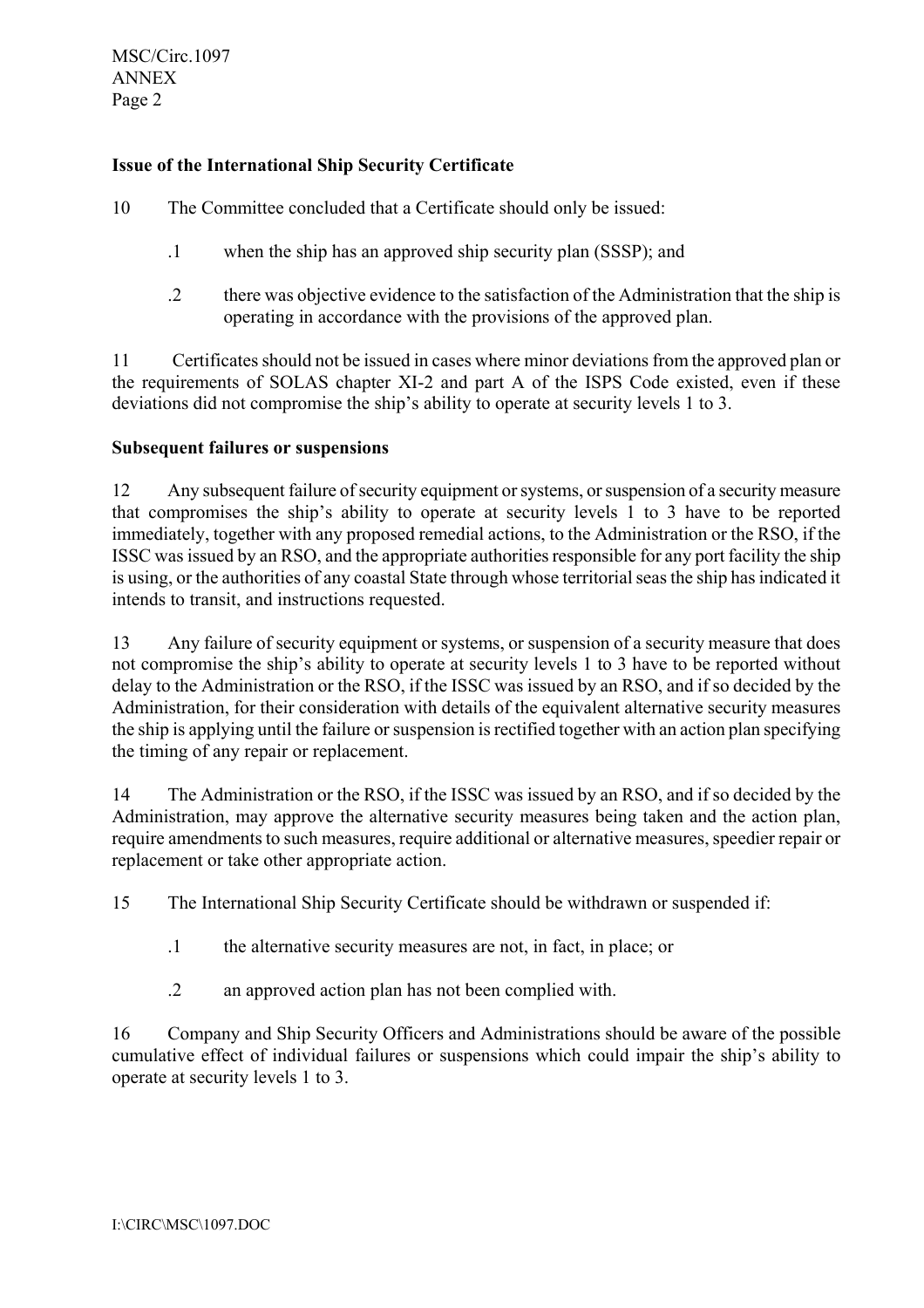# **Records**

17 The Committee underlined the importance of maintaining the records required under the ISPS Code.

## **Training and Certification**

18 Guidance on training, drills and exercises on ship security is to be found in 13.1 to13.8 of part B of the ISPS Code. The issue of evidence that Ship Security Officers and ship security personnel had, in fact, received adequate training was discussed by the Committee.

19 As an interim measure, the Committee recommended that the ISSC be accepted as *prima facie* evidence that training has been conducted in accordance with the ISPS Code. The flag State was responsible for deciding how that training was to be conducted, and if any additional certification was required. If a port State control inspection detected a lack of training, further action could be taken. It was anticipated that States would develop and introduce further measures after 1 July 2004, which may include the introduction of individual certificates or other documentary evidence of training.

# **Reporting requirements and communication of information**

20 The Committee agreed that it was essential that the information set out in regulation 13.1.1 to 13.1.5 of SOLAS chapter XI-2 was readily available to the international shipping community.

21 Contracting Governments providing information to the Organization are, therefore, requested to confirm that they are content for the information provided under 13.1.1 to 13.1.5 to be passed by the Organization to a central source for dissemination to the worldwide shipping community.

# **Inspections Prior to Entering Port**

22 SOLAS regulation XI-2/9.2.5 allows inspection of a ship, if the ship is in the territorial sea of the Contracting Government the port of which the ship intends to enter. Clarification was sought from the Committee on the circumstances in which an inspection could be initiated under SOLAS regulation XI-2/9.2.5.3.

23 With regard to the inspection envisaged by SOLAS regulation XI-2/9.2.5.3 the Committee, bearing in mind the requirement for "clear grounds" in regulation XI-2/9.2.4, agreed that this kind of inspection would be expected to be undertaken normally when there was information / intelligence, usually received before arrival of the ship, suggesting that there were "clear grounds" for suspecting that the ship was not in compliance with the provisions or posed a threat to the port facility.

24 Contracting Governments are considered to have the right to carry out inspections of ships, intending to enter their ports, to search for possible suspicious persons, such as terrorists, on board. The inspections would be carried out within the scope of the SOLAS Convention.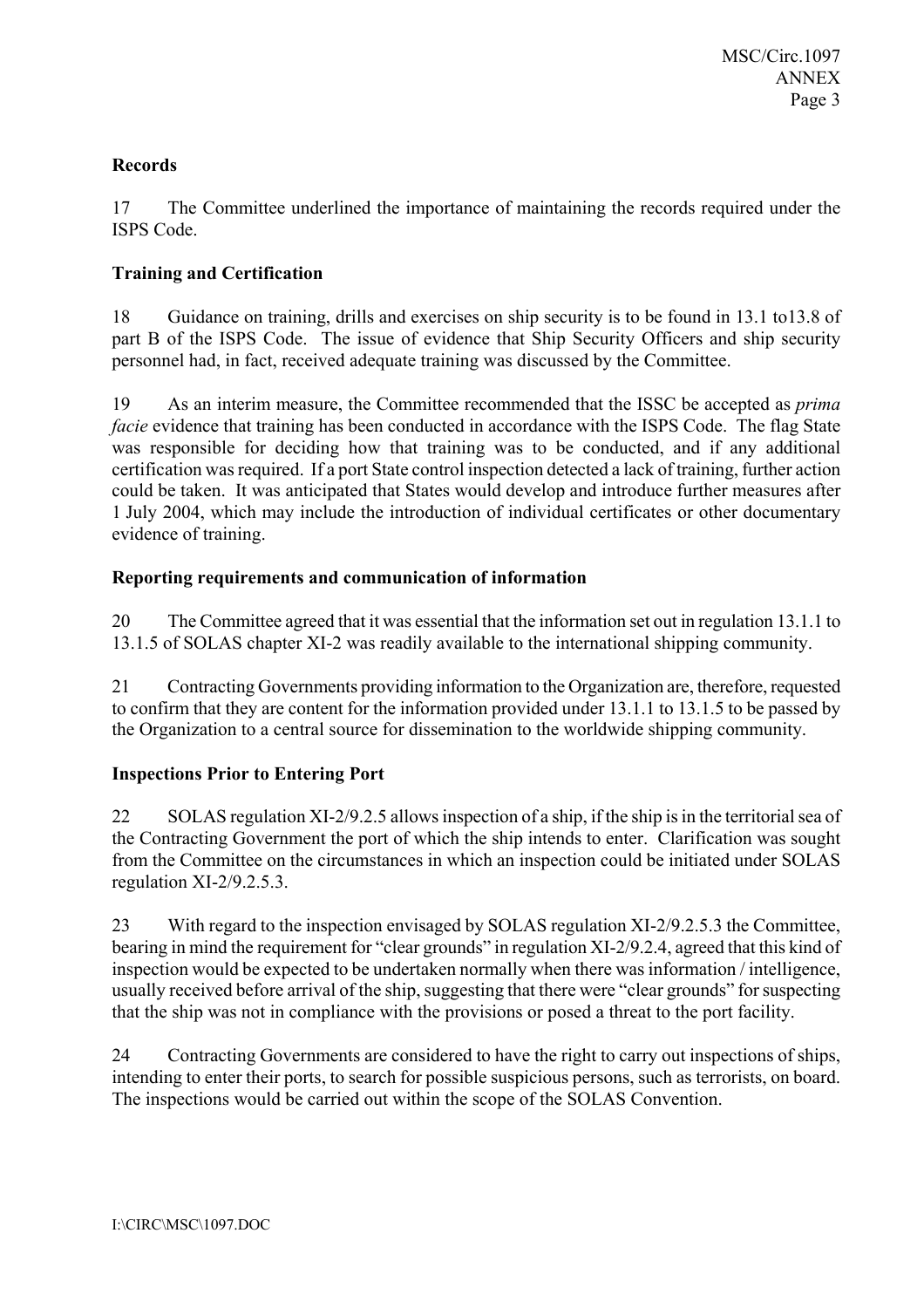# **Immediate Threat**

25 Clarification was also sought on the interpretation of the term "immediate threat" found in SOLAS regulation XI-2/9.3.3.

26 On the question of what was understood to be an "immediate threat" in regulation  $XI-2/9.3.3$ , the Committee agreed that this could cover two scenarios: firstly, that the ship did not comply with the provisions of SOLAS chapter XI-2 and part A of the ISPS Code and therefore was considered to be a threat, or secondly, as in paragraph 23 above, intelligence or other information had been received indicating that the ship posed an immediate threat or was under threat itself. The Committee recognized that there may be other scenarios where, under international law, Contracting Governments could take additional measures outside of SOLAS regulation XI-2/9 for national security or defence, even if a ship fully complied with SOLAS chapter XI-2 and part A of the ISPS Code.

# **Responsibility for the exercise of Control Measures**

27 With regard to the responsibility for control measures taken by the Contracting Governments, the Committee recognized that this might indeed differ from State to State, subject to the distribution of responsibilities to the various Government agencies of the country concerned. It was conceivable that all control measures would be undertaken by one control authority while, in other countries, traditional port State control would be conducted by PSC authorities and the security related additional control and compliance measures would be the responsibility of other designated authorities (i.e., immigration, police, navy, etc.).

## **Ship Identification Numbers**

28 The Committee confirmed that the ship identification number (SOLAS regulation XI-1/3) to be permanently marked on the hull of the ship was the prefix "IMO" followed by the 7 digit number in accordance with resolution A.600(15).

## **Verification of Security Systems**

29 In considering the question of how detailed the verification of security systems would have to be, the Committee confirmed that for all technical equipment, specified in the SSP, 100% verification was necessary, while for all operational (non-technical) security measures a sample audit would be sufficient, to the level necessary for the auditor to verify the whole operating system.

## **Voluntary nature of reporting by ships intending to enter the Territorial Sea**

30 The Committee clarified that, with regard to SOLAS regulation XI-2/7, ships operating in, or intending to enter the territorial seas would report to the relevant coastal State on a voluntary basis, triggered by the ship, and that this regulation did not establish a mandatory reporting system.